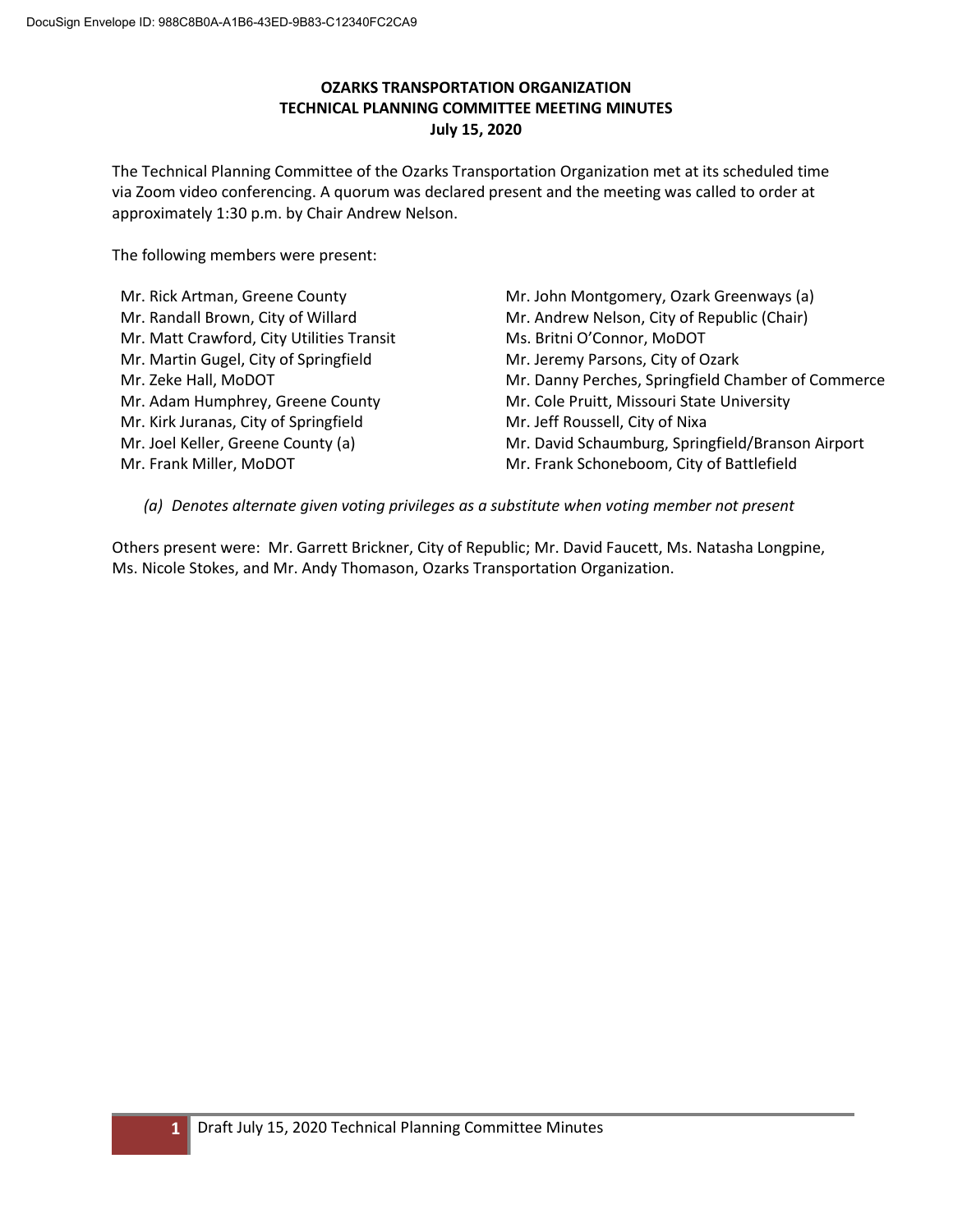## **I. Administration**

#### **A. Introductions**

Chair Andrew Nelson welcomed everyone and requested introductions by a roll call.

| Artman, Rick     | Present | O'Connor, Britni                | Present |
|------------------|---------|---------------------------------|---------|
| Keller, Joel     | Present | Parsons, Jeremy                 | Present |
| Brown, Randall   | Present | Perches, Danny                  | Present |
| Caufield, John   | Absent  | ***Pruitt, Cole                 | Absent  |
| Crawford, Matt   | Present | Roussell, Jeff                  | Present |
| Gugel, Martin    | Present | Schaumburg, David               | Present |
| Hall, Ezekiel    | Present | Schoneboom, Frank               | Present |
| Humphrey, Adam   | Present | Shaw, Travis                    | Absent  |
| Juranas, Kirk    | Present | Smith, Mary Lilly               | Absent  |
| Montgomery, John | Present | <b>Strafford Representative</b> | Absent  |
| Miller, Frank    | Present | Vomund, Janette                 | Absent  |
| Nelson, Andrew   | Present | Wiesehan, Todd                  | Absent  |

**\*\*\***Mr. Cole Pruitt arrived after introductions.

## **B. Approval of the Technical Planning Committee Meeting Agenda**

Mr. Perches moved approval of the Technical Planning Committee Meeting Agenda for July 15, 2020. Mr. Juranas seconded the motion. Mr. Nelson asked for a roll call vote.

| Artman, Rick     | Aye    | O'Connor, Britni                | Aye    |
|------------------|--------|---------------------------------|--------|
| Keller, Joel     | Aye    | Parsons, Jeremy                 |        |
| Brown, Randall   | Aye    | Perches, Danny                  | Aye    |
| Caufield, John   | Absent | Pruitt, Cole                    |        |
| Crawford, Matt   | Aye    | Roussell, Jeff                  | Aye    |
| Gugel, Martin    | Aye    | Schaumburg, David               | Aye    |
| Hall, Ezekiel    | Aye    | Schoneboom, Frank               | Aye    |
| Humphrey, Adam   | Aye    | Shaw, Travis                    | Absent |
| Juranas, Kirk    | Aye    | Smith, Mary Lilly               | Absent |
| Montgomery, John | Aye    | <b>Strafford Representative</b> | Absent |
| Miller, Frank    | Aye    | Vomund, Janette                 | Absent |
| Nelson, Andrew   | Aye    | Wiesehan, Todd                  | Absent |

The motion passed.

## **C. Approval of the May 20, 2020 Minutes**

Mr. Juranas moved for approval of the minutes from the May 20, 2020 Technical Planning Committee Meeting. Mr. Artman seconded the motion. Mr. Nelson asked for a roll call vote.

| Artman, Rick   | Ave    | O'Connor, Britni | Ave |
|----------------|--------|------------------|-----|
| Keller, Joel   | Aye    | Parsons, Jeremy  | Aye |
| Brown, Randall | Ave    | Perches, Danny   | Ave |
| Caufield, John | Absent | Pruitt, Cole     |     |
| Crawford, Matt | Ave    | Roussell, Jeff   | Ave |

**2** Draft July 15, 2020 Technical Planning Committee Minutes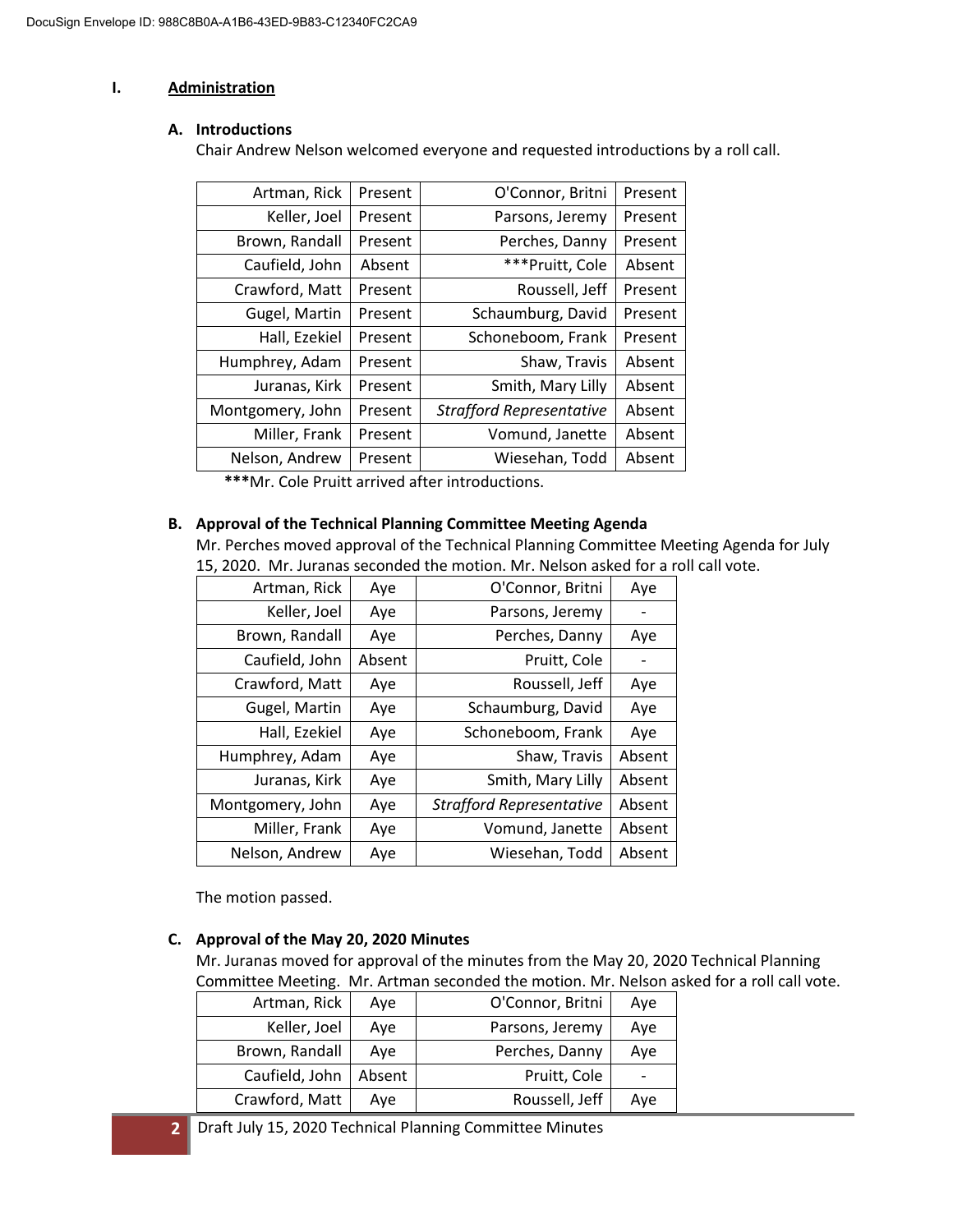| Gugel, Martin    | Aye | Schaumburg, David               | Aye    |
|------------------|-----|---------------------------------|--------|
| Hall, Ezekiel    | Aye | Schoneboom, Frank               | Aye    |
| Humphrey, Adam   | Aye | Shaw, Travis                    | Absent |
| Juranas, Kirk    | Aye | Smith, Mary Lilly               | Absent |
| Montgomery, John | Aye | <b>Strafford Representative</b> | Absent |
| Miller, Frank    | Aye | Vomund, Janette                 | Absent |
| Nelson, Andrew   | Aye | Wiesehan, Todd                  | Absent |

#### **D. Public Comment Period for All Agenda Items**

There were no speakers present to address the Committee.

## **E. Staff Report**

Ms. Natasha Longpine welcomed everyone and introduced, Ms. Nicole Stokes as the new Administrative Assistant.

The TPC was informed that OTO is shifting public involvement for OTO's long range plan to be online. Many of the expos that were planned to be attended have been cancelled. OTO is continuing to work to make the plan as robust as possible.

Ms. Longpine provided an update on the Bicycle Pedestrian Advisory Committee, who is working on trail planning and forecasting to be included in the long range plan.

Ms. Longpine stated that due to MoDOT not publishing a new STIP, OTO will not be publishing a new TIP. Amendments will be made as needed.

OTO is monitoring federal legislation for additional funding and the expiration of the Transportation Bill on September 30th. OTO has provided and expressed support for additional funding to replace revenue losses from the fuel tax to MoDOT. OTO is also monitoring additional funding for metropolitan areas and extensions of obligation timelines for the STBG-U funding and discretionary grants.

Ms. Longpine stated that OTO staff are available by phone, email, and internet meetings.

## **F. Legislative Reports**

There were no legislative reports.

## **G. MoDOT Report**

Mr. Frank Miller stated that, MoDOT continues to monitor their revenue. The motor vehicle tax was better than expected, though MoDOT is monitoring the impact of the loss of gas tax revenue and the expiration of the FAST Act.

Mr. Miller stated MoDOT offices are closed and staff are working from home as much as possible.

Mr. Miller advised the TPC that MoDOT is still delaying project lettings while monitoring cash flow. They do not have a time-frame for the James River Freeway widening project yet.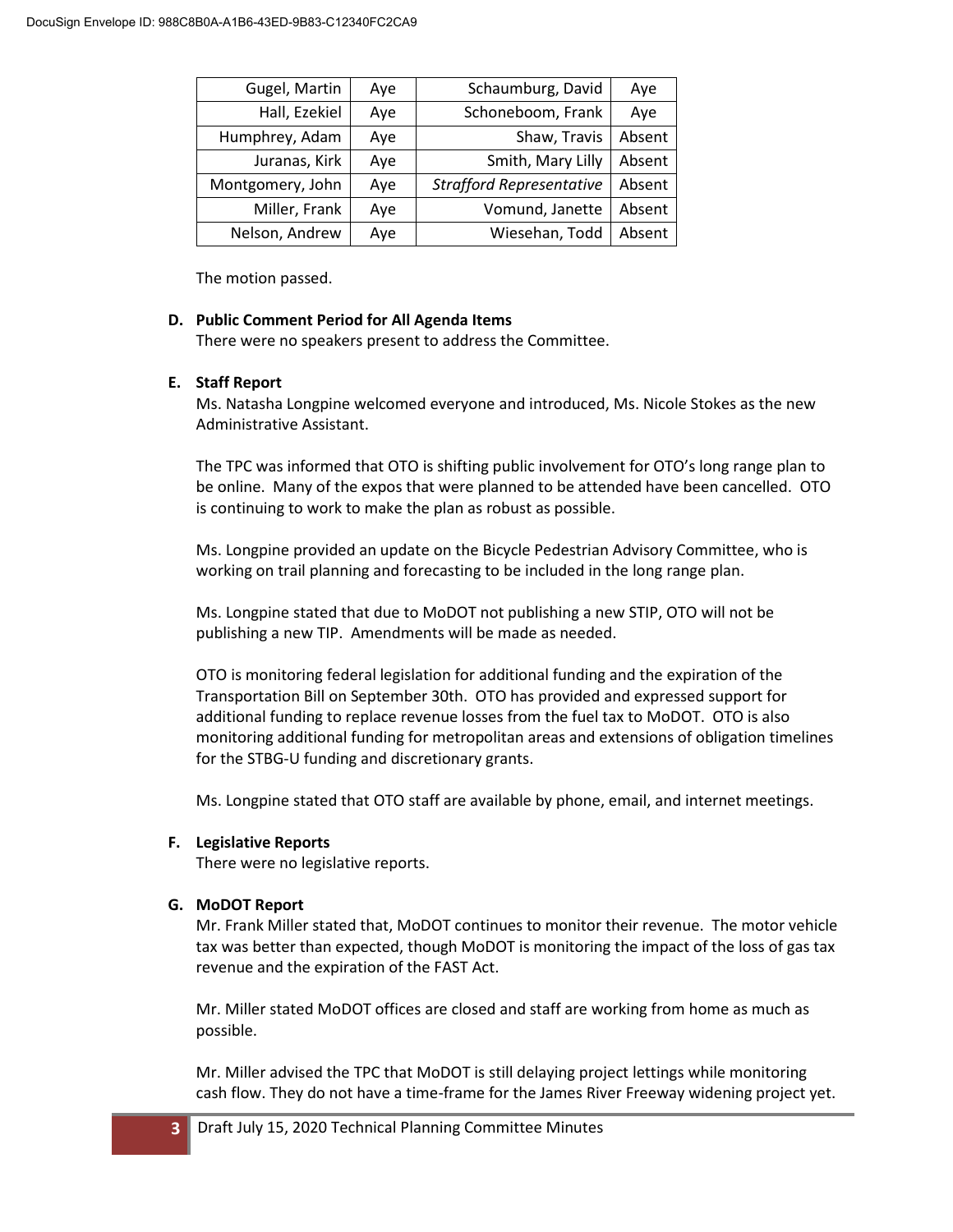Mr. Miller explained how the Governor's Cost Share Program was funded with state general revenue and due to Fiscal Year 2021 budget shortages that program was cut in half, along with further reductions based on the need of general revenues in the state budget. The highest scoring projects were moved forward. Three cost share projects were in the OTO area. The City of Ozark's will proceed forward. The City of Springfield's is on hold. The City of Nixa's project from the Wasson Family's Limited Partnership was withdrawn and will be proceeding with private funds only.

Mr. Miller stated the State's part of the transportation bill was signed into law yesterday which included a motorcycle helmet law repeal.

## **II. New Business:**

## **A. Amendment 12 to** *Transportation Plan 2040*

*Transportation Plan 2040* Amendment 12 includes 7 additional projects to be added to the fiscally constrained list and one revision for McCracken in Ozark to the Major Thoroughfare Plan.

Mr. Roussell moved to recommend that the Board of Directors approve Amendment 12 to *Transportation Plan 2040*. Mr. Perches seconded the motion. Mr. Nelson called for a roll call vote.

| Artman, Rick     | Aye    | O'Connor, Britni                | Aye    |
|------------------|--------|---------------------------------|--------|
| Keller, Joel     | Aye    | Parsons, Jeremy                 | Aye    |
| Brown, Randall   | Aye    | Perches, Danny                  | Aye    |
| Caufield, John   | Absent | Pruitt, Cole                    |        |
| Crawford, Matt   | Aye    | Roussell, Jeff                  |        |
| Gugel, Martin    | Aye    | Schaumburg, David               | Aye    |
| Hall, Ezekiel    | Aye    | Schoneboom, Frank               | Aye    |
| Humphrey, Adam   | Aye    | Shaw, Travis                    | Absent |
| Juranas, Kirk    | Aye    | Smith, Mary Lilly               | Absent |
| Montgomery, John | Aye    | <b>Strafford Representative</b> | Absent |
| Miller, Frank    | Aye    | Vomund, Janette                 | Absent |
| Nelson, Andrew   | Aye    | Wiesehan, Todd                  | Absent |

The motion passed.

## **B. Federal Functional Class Change Request**

The City of Ozark is requesting a Federal Functional Classification change for McCracken Road.

Mr. Miller asked for clarification if the classification change request included 3<sup>rd</sup> Street between McCraken and Jackson. Mr. Thomason responded it did.

Mr. Brown moved to recommend approval of the Functional Classification Change to the Board of Directors. Mr. Humphrey seconded the motion. Mr. Nelson called for a roll call vote.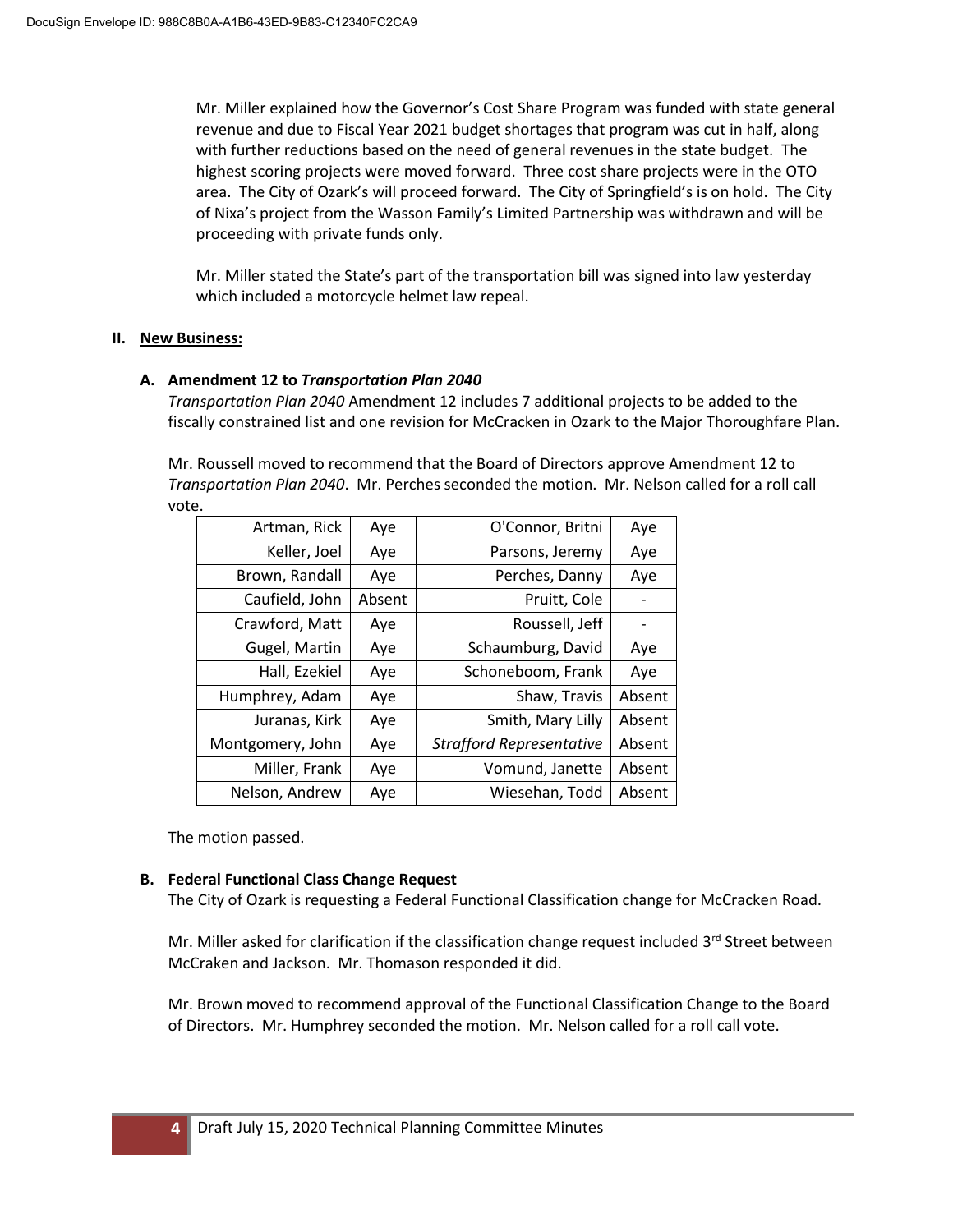| Artman, Rick     | Aye    | O'Connor, Britni                | Aye    |
|------------------|--------|---------------------------------|--------|
| Keller, Joel     | Aye    | Parsons, Jeremy                 | Aye    |
| Brown, Randall   |        | Perches, Danny                  | Aye    |
| Caufield, John   | Absent | Pruitt, Cole                    |        |
| Crawford, Matt   | Aye    | Roussell, Jeff                  | Aye    |
| Gugel, Martin    | Aye    | Schaumburg, David               | Aye    |
| Hall, Ezekiel    | Aye    | Schoneboom, Frank               | Aye    |
| Humphrey, Adam   | Aye    | Shaw, Travis                    | Absent |
| Juranas, Kirk    | Aye    | Smith, Mary Lilly               | Absent |
| Montgomery, John |        | <b>Strafford Representative</b> | Absent |
| Miller, Frank    | Aye    | Vomund, Janette                 | Absent |
| Nelson, Andrew   | Aye    | Wiesehan, Todd                  | Absent |

## **C. FY 2020-2023 TIP Administrative Modification Five**

There are five changes included with Administrative Modification Number Five to the FY 2020- 2023 Transportation Improvement Program, which was included for member review.

Ms. Longpine stated the modifications involved technical corrections, moving project funds to another fiscal year, and adding a project to the TIP which is split from a "parent project."

Mr. Nelson stated this agenda item was information only.

## **D. Amendment Five to the FY 2020-2023 TIP**

MoDOT and OTO member jurisdictions are requesting to amend the FY 2020-2023 Transportation Improvement Program. There are 45 items as part of Amendment Number 5 to the FY 2020-2023 Transportation Improvement Program. OTO will not be approving a FY 2021- 2024 TIP and is instead opting for amendments. This correlates with MoDOT foregoing a new STIP this year.

Mr. Artman moved to recommend that the Board of Directors approve Amendment 5 to the FY 2020-2023 Transportation Improvement Program. Mr. Perches seconded the motion. Mr. Nelson called for a role call vote.

| Artman, Rick     | Aye    | O'Connor, Britni                | Aye    |
|------------------|--------|---------------------------------|--------|
| Keller, Joel     | Aye    | Parsons, Jeremy                 | Aye    |
| Brown, Randall   | Aye    | Perches, Danny                  | Aye    |
| Caufield, John   | Absent | Pruitt, Cole                    | Aye    |
| Crawford, Matt   | Aye    | Roussell, Jeff                  | Aye    |
| Gugel, Martin    | Aye    | Schaumburg, David               | Aye    |
| Hall, Ezekiel    | Aye    | Schoneboom, Frank               | Aye    |
| Humphrey, Adam   |        | Shaw, Travis                    | Absent |
| Juranas, Kirk    | Aye    | Smith, Mary Lilly               | Absent |
| Montgomery, John | Aye    | <b>Strafford Representative</b> | Absent |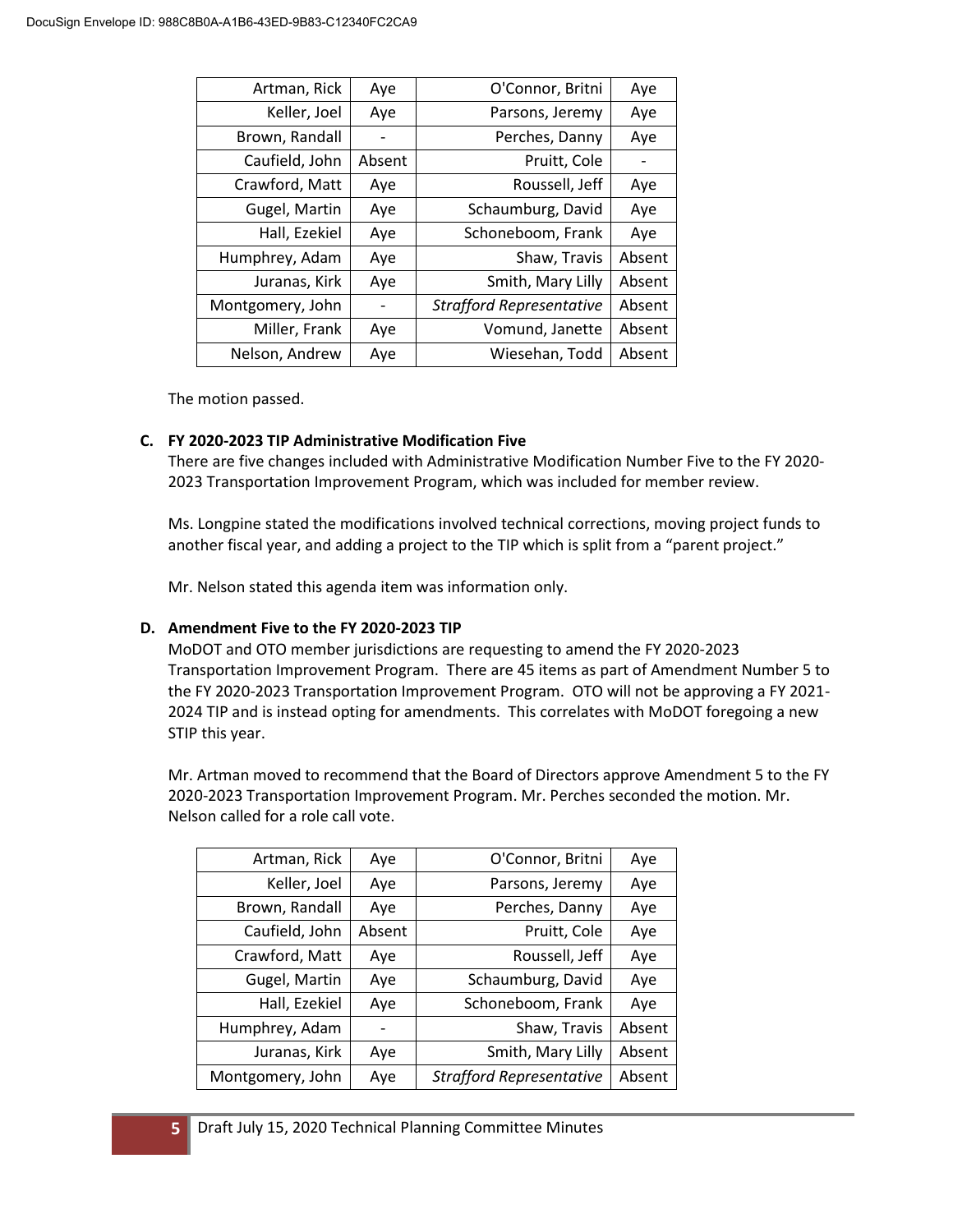| Miller, Frank   Aye  | Vomund, Janette   Absent |  |
|----------------------|--------------------------|--|
| Nelson, Andrew   Aye | Wiesehan, Todd   Absent  |  |

## E. **Reasonable Progress Extension Requests**

Several communities are requesting reasonable progress extensions on their transportation alternative projects (TAP). TAP projects have a stipulation on the funds that holds them to reasonable progress. There are a series of milestones the projects should be meeting to show they are moving forward and if they are completed by the deadline so the funds do not lapse. Some projects are not meeting reasonable progress due to various reasons. Communities could choose to return the funds or request extensions. They have requested extensions.

Mr. Roussell moved to recommend that the Board of Directors approve the proposed Reasonable Progress Extensions. Mr. Schoneboom seconded the motion. Mr. Nelson called for a roll call vote.

| Artman, Rick     | Aye    | O'Connor, Britni                | Aye    |
|------------------|--------|---------------------------------|--------|
| Keller, Joel     | Aye    | Parsons, Jeremy                 | Aye    |
| Brown, Randall   | Aye    | Perches, Danny                  | Aye    |
| Caufield, John   | Absent | Pruitt, Cole                    | Aye    |
| Crawford, Matt   | Aye    | Roussell, Jeff                  |        |
| Gugel, Martin    | Aye    | Schaumburg, David               | Aye    |
| Hall, Ezekiel    | Aye    | Schoneboom, Frank               | Aye    |
| Humphrey, Adam   | Aye    | Shaw, Travis                    | Absent |
| Juranas, Kirk    | Aye    | Smith, Mary Lilly               | Absent |
| Montgomery, John | Aye    | <b>Strafford Representative</b> | Absent |
| Miller, Frank    | Aye    | Vomund, Janette                 | Absent |
| Nelson, Andrew   | Aye    | Wiesehan, Todd                  | Absent |

The motion passed.

# **F. OTO 2020 Public Participation Plan**

A draft of the OTO Public Participation Plan was presented. This serves as a policy guide for the OTO staff. It documents processes and procedures for public involvement used by the OTO to communicate compliance with Federal requirements. It provides information on engaging and informing the public of how to get involved. All MPOs are required to adopt and maintain a plan for public involvement per the Code of Federal Regulations.

Mr. Parsons moved to recommend the Board of Directors approve the proposed Public Participation Plan. Mr. Juranas seconded the motion. Mr. Nelson asked for a roll call vote.

| Artman, Rick   | Aye    | O'Connor, Britni  | Aye |
|----------------|--------|-------------------|-----|
| Keller, Joel   | Aye    | Parsons, Jeremy   | Aye |
| Brown, Randall | Aye    | Perches, Danny    | Aye |
| Caufield, John | Absent | Pruitt, Cole      | Aye |
| Crawford, Matt | Aye    | Roussell, Jeff    | Aye |
| Gugel, Martin  | Aye    | Schaumburg, David | Aye |